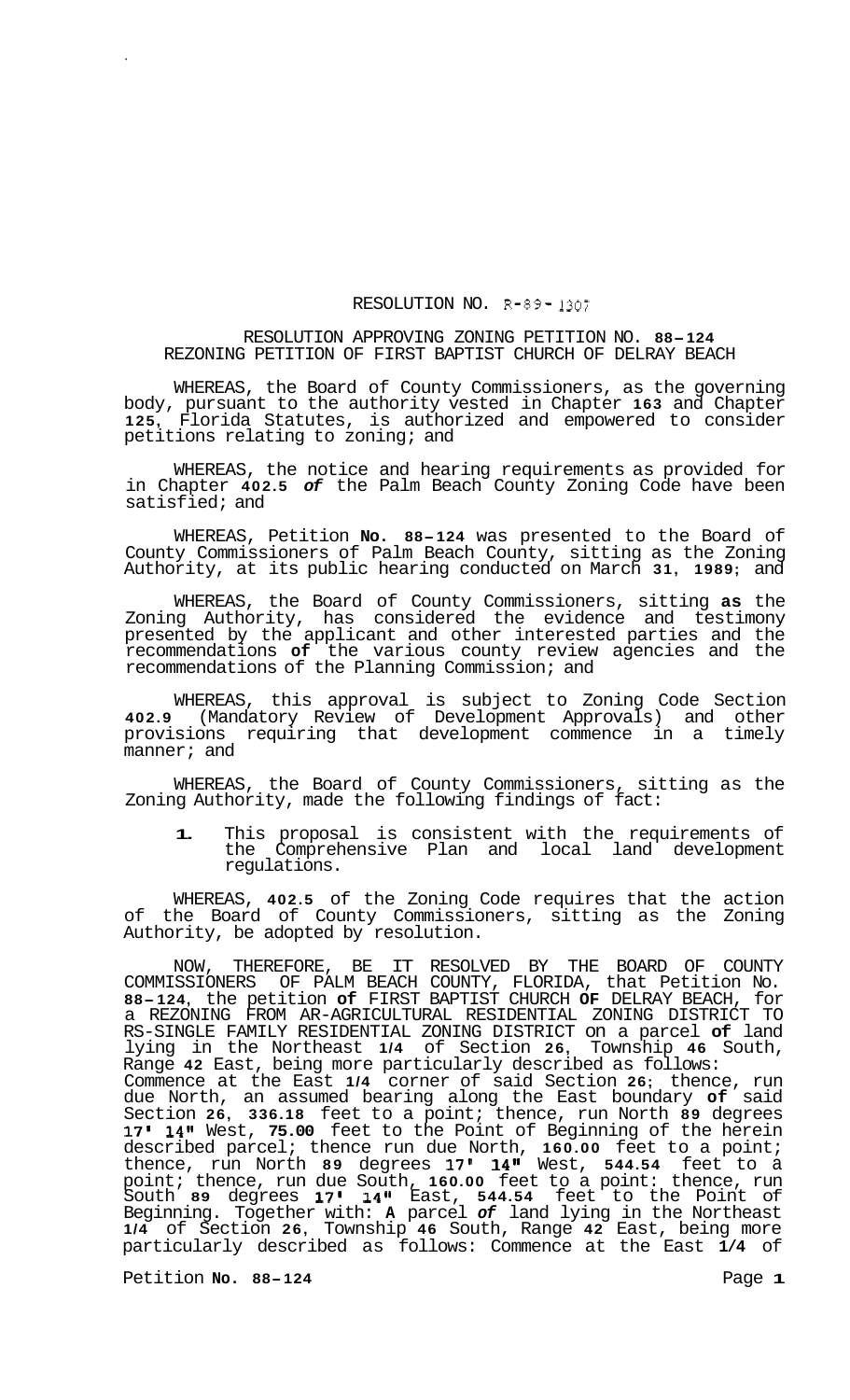**said Section 26; thence, run due North, an assumed bearing along the East boundary of said Section 26, 496.18 feet to a point; thence, run North 89 degrees 17' 14Il West, 75.00 feet to the Point of Beginning of the herein described parcel; thence, run North 89 degrees 17' 14" West, 544.54 feet to a point; thence, run due North, 160.00 feet to a point; thence, run South 89 degrees 17' 14" East, 544.54 feet to a point; thence, run due south 160.00 feet to the Point of Beginning. Together with: A parcel of land lying in the Northeast 1/4 of Section 26, Township 46 South, Range 42 East, being more particularly described as follows: Commence at the East 1/4 of said Section 26; thence, run due North, an assumed bearing along the East boundary of said Section 26, 656.18 feet to a point: thence, run North 89 degrees 17 minutes, 14 seconds, West 75.00 feet to the Point of Beginning of the herein described parcel; thence run North 89 degrees 17 minutes 14 seconds West 544.54 feet to a point; thence, run due North 160.00 feet to a point; thence, run South 89 degrees 17 minutes 14 seconds East 544.54 feet to a point; thence, run due South 160.00 feet to the Point of Beginning. Together with: A parcel of land lying in the Northeast 1/4 of Section 26, Township 46 South, Range 42 East, being more particularly described as follows: Commence at the East 1/4 corner of said Section 26; thence, run due North, an assumed bearing along the East boundary of said Section 26, 816.18 feet to a point; thence, run North 89 degrees 17 minutes, 14 seconds West,** *75.00* **feet to the Point of Beginning of the herein described parcel; thence, run North 89 degrees 17 minutes, 14 seconds West 544.54 feet to a point; thence, run due North 160.00 feet to a point; thence, run South 89 degrees, 17 minutes, 14 seconds East 544.54 feet to a point; thence, run due South 160.00 feet to the Point of Beginning, being located on the west side of Military Trail (SR 809), approximately .3 mile south of Linton Boulevard was approved on March 31, 1989, as advertised.**